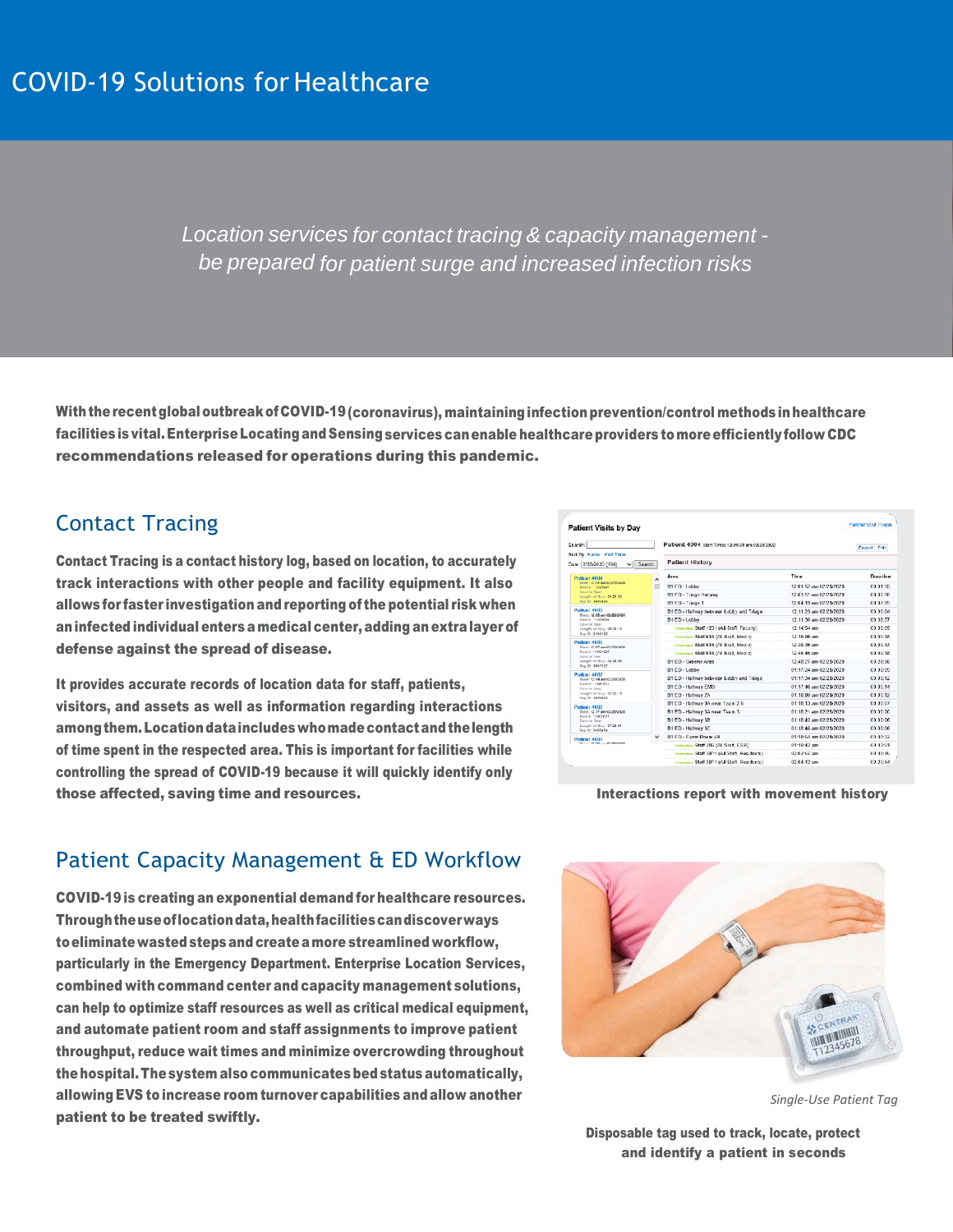## Asset Tracking/Management

Without adequate asset visibility, turnover and delivery delays of equipment often occur in healthcare facilities. This can lead to hoarding of equipment by staff and non-compliant sterilization practices. With COVID-19 spreading rapidly through surface exposure and contaminated objects, improved asset tracking and management is becoming increasingly important.

During this pandemic, the ability to locate and manage the use of ventilators and other critical devices could mean the differencebetween life and death. This technology also allows healthcare facilities to track equipment-to-patient interactions, as well as identify and distinguish which assets are clean and which are soiled, providing real-time alerts if protocols before patient use are not properly followed.



# Hand Hygiene Compliance Monitoring & Reminders

The CDC states proper hand hygiene is one of the most effective practices of any infection prevention strategy. With location monitoring solutions, healthcare organizations can automate the documentation of hand hygiene compliance and noncompliance events, as well as provide staff with real-time hand-washing reminders. Electronic Hand Hygiene Monitoring solutions help to minimize the risk of COVID-19 being spread from patient to staff or vice versa.

Hand hygiene sensors are easily installed in battery-powered dispensers of several manufactures or mounted to manual dispensers, canisters, pumps or sinks. By installing these sensors, staff badges communicate with the monitoring system. This same system can also be leveraged for staff duress and contact tracing of staff with infected individuals based on room assignments.



### Entrance Rules

Astaffmembermustwash secondsbeforeentering or secondsafterenteringaroomtobeadherent.

Astaffmembermustremainintheroomforatleast secondsfor thisentranceruletoapply.

Astaffmembermustremainoutoftheroomforatleast secondsfor thisentranceruletoapply.

# Environmental Monitoring – Differential Air Pressure and Vaccine Storage

PatientswithCOVID-19needtobeplacedinanegativepressureroomto prevent respiratory droplets from entering the hospital air supply effecting hospital staff, patients and visitors. Real-time alerts are sent when air pressure measurements are sensed above or below the set parameters. Maintaining proper temperature conditions is also essential to ensure the safe keeping ofvaccinesorexperimental treatmentsavailable.Automatedenvironmental monitoringallowsstaff totakeimmediateactionwhenstorageconditionsfall outside of safe temperatures. Additionally, recording and tracking data remotely eliminates the needfor manual processes,enablinggreater staff efficiency.